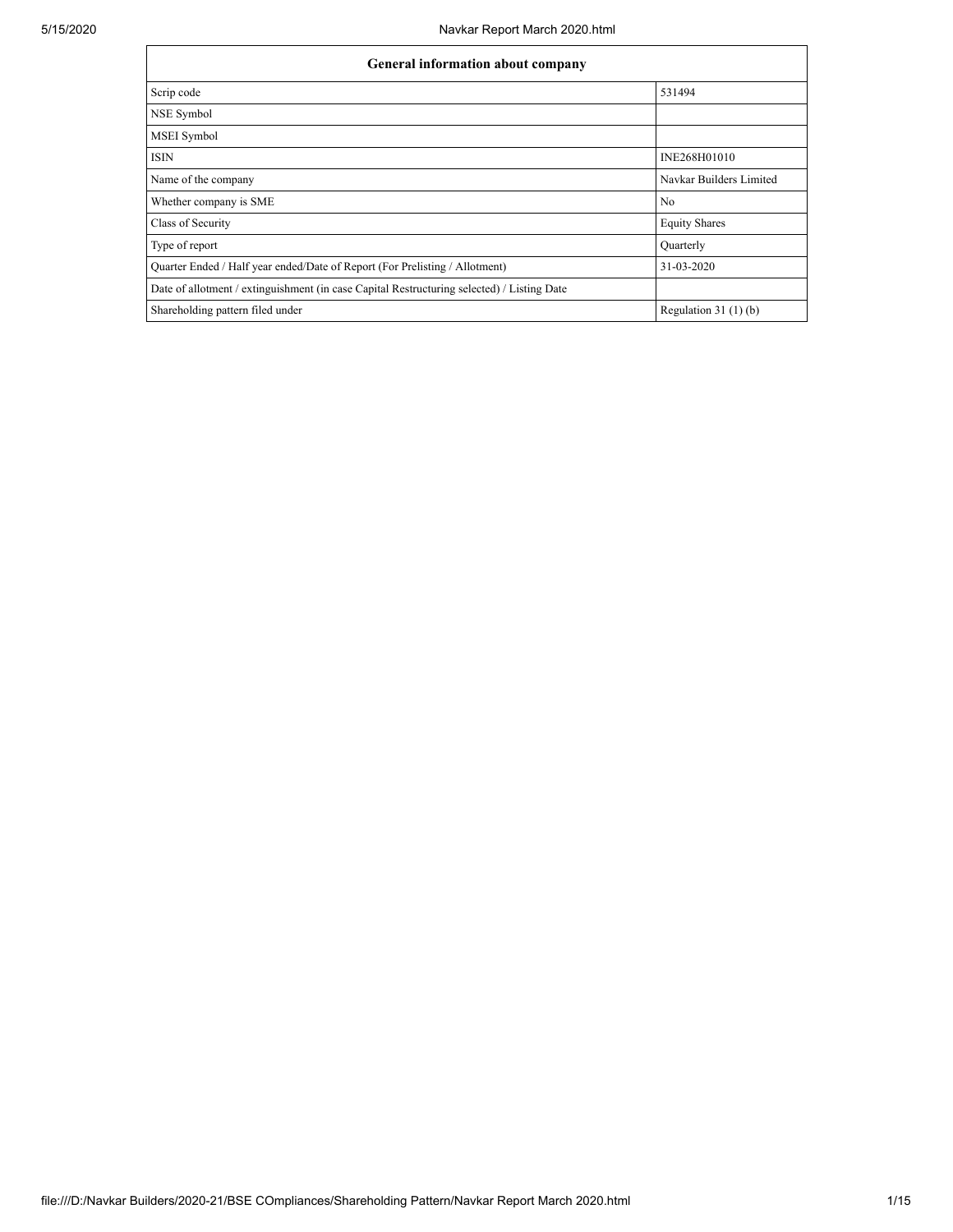|                | <b>Declaration</b>                                                                        |                |                                |                       |                             |  |  |  |  |
|----------------|-------------------------------------------------------------------------------------------|----------------|--------------------------------|-----------------------|-----------------------------|--|--|--|--|
| Sr.<br>No.     | Particular                                                                                | Yes/No         | Promoter and<br>Promoter Group | Public<br>shareholder | Non Promoter-<br>Non Public |  |  |  |  |
| -1             | Whether the Listed Entity has issued any partly paid up shares?                           | N <sub>o</sub> | N <sub>o</sub>                 | No                    | N <sub>o</sub>              |  |  |  |  |
| $\overline{2}$ | Whether the Listed Entity has issued any Convertible Securities                           | N <sub>0</sub> | N <sub>o</sub>                 | N <sub>0</sub>        | No.                         |  |  |  |  |
| 3              | Whether the Listed Entity has issued any Warrants?                                        | N <sub>0</sub> | N <sub>0</sub>                 | N <sub>0</sub>        | N <sub>0</sub>              |  |  |  |  |
| 4              | Whether the Listed Entity has any shares against which<br>depository receipts are issued? | N <sub>0</sub> | N <sub>o</sub>                 | No                    | N <sub>0</sub>              |  |  |  |  |
| 5              | Whether the Listed Entity has any shares in locked-in?                                    | N <sub>0</sub> | N <sub>o</sub>                 | N <sub>0</sub>        | N <sub>0</sub>              |  |  |  |  |
| 6              | Whether any shares held by promoters are pledge or otherwise<br>encumbered?               | N <sub>0</sub> | N <sub>o</sub>                 |                       |                             |  |  |  |  |
| $\overline{7}$ | Whether company has equity shares with differential voting<br>rights?                     | N <sub>0</sub> | N <sub>o</sub>                 | N <sub>0</sub>        | N <sub>0</sub>              |  |  |  |  |
| 8              | Whether the listed entity has any significant beneficial owner?                           | Yes            |                                |                       |                             |  |  |  |  |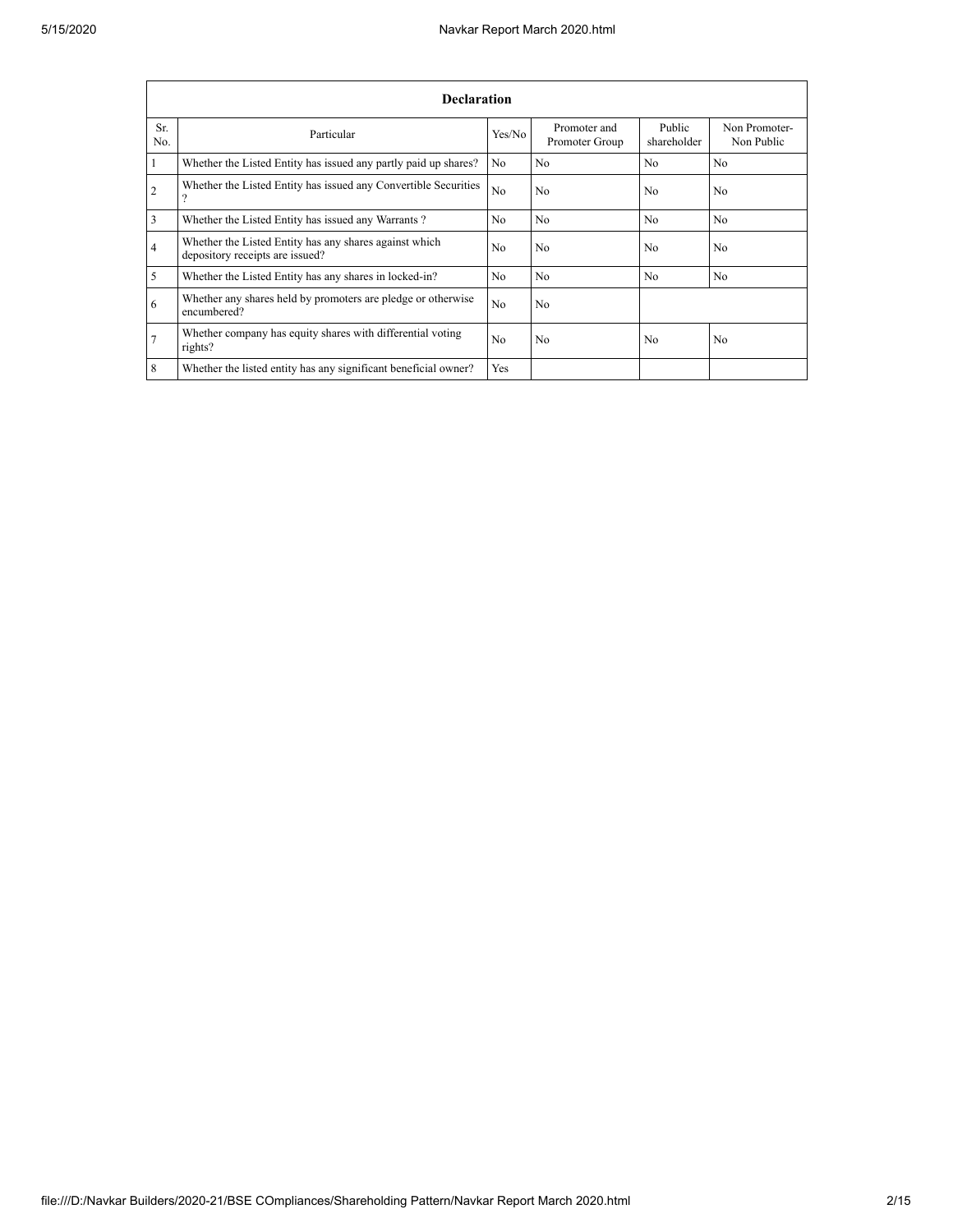r

|                 | <b>Table I - Summary Statement holding of specified securities</b> |                |                       |                             |                          |                                                                    |                                                                                                                      |                                                                  |               |          |                     |
|-----------------|--------------------------------------------------------------------|----------------|-----------------------|-----------------------------|--------------------------|--------------------------------------------------------------------|----------------------------------------------------------------------------------------------------------------------|------------------------------------------------------------------|---------------|----------|---------------------|
| Category<br>(1) | Category                                                           | Nos. Of        | No. of<br>fully paid  | No. Of<br>Partly<br>paid-up | No. Of<br>shares         | Total nos.<br>shares<br>held (VII)<br>$= (IV) +$<br>$(V)$ + $(VI)$ | Shareholding as a<br>% of total no. of<br>shares (calculated<br>as per SCRR,<br>1957) (VIII) As a<br>% of $(A+B+C2)$ | Number of Voting Rights held in each<br>class of securities (IX) |               |          |                     |
|                 | of<br>shareholder                                                  | shareholders   | up equity             | equity                      | underlying<br>Depository |                                                                    |                                                                                                                      | No of Voting (XIV) Rights                                        |               |          | Total as a          |
|                 | (II)                                                               | (III)          | shares<br>held $(IV)$ | shares<br>held<br>(V)       | Receipts<br>(VI)         |                                                                    |                                                                                                                      | Class eg:<br>$\mathbf{x}$                                        | Class<br>eg:y | Total    | $%$ of<br>$(A+B+C)$ |
| (A)             | Promoter<br>&<br>Promoter<br>Group                                 | $\overline{2}$ | 6970700               |                             |                          | 6970700                                                            | 35.06                                                                                                                | 6970700                                                          |               | 6970700  | 35.06               |
| (B)             | Public                                                             | 1735           | 12913100              |                             |                          | 12913100                                                           | 64.94                                                                                                                | 12913200                                                         |               | 12913200 | 64.94               |
| (C)             | Non<br>Promoter-<br>Non Public                                     |                |                       |                             |                          |                                                                    |                                                                                                                      |                                                                  |               |          |                     |
| (C1)            | <b>Shares</b><br>underlying<br><b>DRs</b>                          |                |                       |                             |                          |                                                                    |                                                                                                                      |                                                                  |               |          |                     |
| (C2)            | Shares held<br>by<br>Employee<br>Trusts                            |                |                       |                             |                          |                                                                    |                                                                                                                      |                                                                  |               |          |                     |
|                 | Total                                                              | 1737           | 19883800              |                             |                          | 19883800                                                           | 100                                                                                                                  | 19883900                                                         |               | 19883900 | 100                 |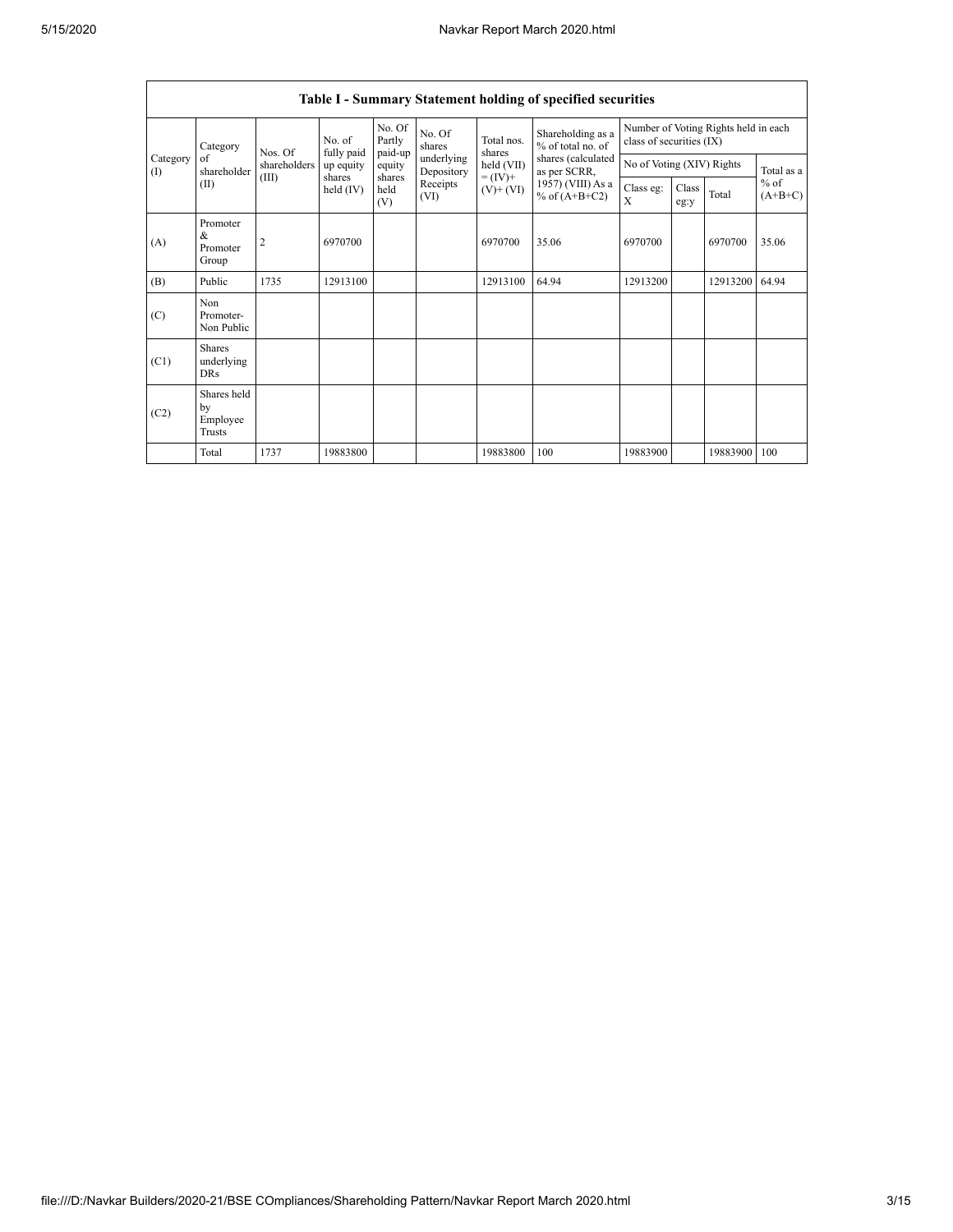|                       | Table I - Summary Statement holding of specified securities |                                                                                                                                                           |                                                     |                                                                                            |                                                                                    |                                                  |            |                                                                        |                                |                                       |
|-----------------------|-------------------------------------------------------------|-----------------------------------------------------------------------------------------------------------------------------------------------------------|-----------------------------------------------------|--------------------------------------------------------------------------------------------|------------------------------------------------------------------------------------|--------------------------------------------------|------------|------------------------------------------------------------------------|--------------------------------|---------------------------------------|
| Category<br>of<br>(1) | Category<br>shareholder<br>(II)<br>(X)                      | No. Of<br>No. of<br><b>Shares</b><br>Shares<br>Underlying<br>Underlying<br>Outstanding<br>Outstanding<br>convertible<br>Warrants<br>securities<br>$(X_i)$ |                                                     | No. Of Shares<br>Underlying<br>Outstanding<br>convertible                                  | Shareholding, as a %<br>assuming full<br>conversion of<br>convertible securities ( | Number of<br>Locked in<br>shares (XII)           |            | Number of<br>Shares<br>pledged or<br>otherwise<br>encumbered<br>(XIII) |                                | Number of<br>equity shares<br>held in |
|                       |                                                             |                                                                                                                                                           | securities and<br>No. Of<br>Warrants $(X_i)$<br>(a) | as a percentage of<br>diluted share capital)<br>$(XI) = (VII)+(X) As a %$<br>of $(A+B+C2)$ | No.<br>(a)                                                                         | As a<br>$%$ of<br>total<br>Shares<br>held<br>(b) | No.<br>(a) | As a<br>$%$ of<br>total<br><b>Shares</b><br>held<br>(b)                | dematerialized<br>form $(XIV)$ |                                       |
| (A)                   | Promoter<br>&<br>Promoter<br>Group                          |                                                                                                                                                           |                                                     |                                                                                            | 35.06                                                                              |                                                  |            |                                                                        |                                | 6970700                               |
| (B)                   | Public                                                      |                                                                                                                                                           |                                                     |                                                                                            | 64.94                                                                              |                                                  |            |                                                                        |                                | 12498700                              |
| (C)                   | Non<br>Promoter-<br>Non Public                              |                                                                                                                                                           |                                                     |                                                                                            |                                                                                    |                                                  |            |                                                                        |                                |                                       |
| (C1)                  | <b>Shares</b><br>underlying<br><b>DRs</b>                   |                                                                                                                                                           |                                                     |                                                                                            |                                                                                    |                                                  |            |                                                                        |                                |                                       |
| (C2)                  | Shares held<br>by<br>Employee<br><b>Trusts</b>              |                                                                                                                                                           |                                                     |                                                                                            |                                                                                    |                                                  |            |                                                                        |                                |                                       |
|                       | Total                                                       |                                                                                                                                                           |                                                     |                                                                                            | 100                                                                                |                                                  |            |                                                                        |                                | 19469400                              |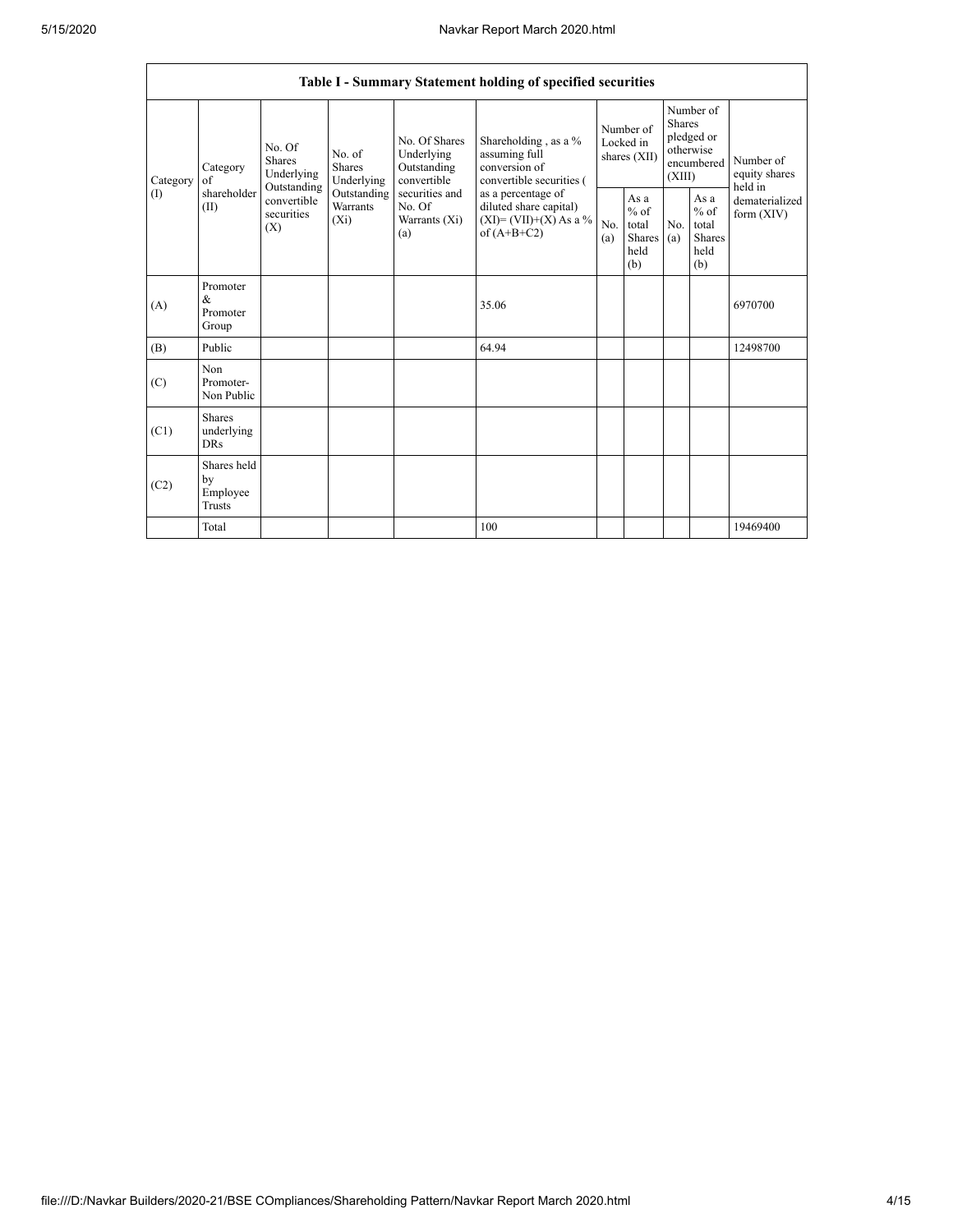|                                                                                                | Table II - Statement showing shareholding pattern of the Promoter and Promoter Group                                |                         |                                                |                                 |                                    |                             |                                                      |                           |               |                                      |                           |
|------------------------------------------------------------------------------------------------|---------------------------------------------------------------------------------------------------------------------|-------------------------|------------------------------------------------|---------------------------------|------------------------------------|-----------------------------|------------------------------------------------------|---------------------------|---------------|--------------------------------------|---------------------------|
|                                                                                                |                                                                                                                     |                         | No. of                                         | No.<br>Of                       | No. Of                             | Total nos.                  | Shareholding<br>as a % of                            | class of securities (IX)  |               | Number of Voting Rights held in each |                           |
| Sr.                                                                                            | Category &<br>Name of the                                                                                           | Nos. Of<br>shareholders | fully paid<br>up equity<br>shares<br>held (IV) | Partly<br>paid-<br>up           | shares<br>underlying<br>Depository | shares<br>held<br>$(VII) =$ | total no. of<br>shares<br>(calculated as             | No of Voting (XIV) Rights |               |                                      | Total<br>as a %<br>of     |
|                                                                                                | Shareholders (I)                                                                                                    | (III)                   |                                                | equity<br>shares<br>held<br>(V) | Receipts<br>(VI)                   | $(IV)^+$<br>$(V)$ + $(VI)$  | per SCRR,<br>1957) (VIII)<br>As a % of<br>$(A+B+C2)$ | Class eg:<br>X            | Class<br>eg:y | Total                                | Total<br>Voting<br>rights |
| А                                                                                              | Table II - Statement showing shareholding pattern of the Promoter and Promoter Group                                |                         |                                                |                                 |                                    |                             |                                                      |                           |               |                                      |                           |
| (1)                                                                                            | Indian                                                                                                              |                         |                                                |                                 |                                    |                             |                                                      |                           |               |                                      |                           |
| (a)                                                                                            | Individuals/Hindu<br>undivided Family                                                                               | $\,1$                   | 1161250                                        |                                 |                                    | 1161250                     | 5.84                                                 | 1161250                   |               | 1161250                              | 5.84                      |
| (d)                                                                                            | Any Other<br>(specify)                                                                                              | $\mathbf{1}$            | 5809450                                        |                                 |                                    | 5809450                     | 29.22                                                | 5809450                   |               | 5809450                              | 29.22                     |
| Sub-Total<br>(A)(1)                                                                            |                                                                                                                     | $\overline{c}$          | 6970700                                        |                                 |                                    | 6970700                     | 35.06                                                | 6970700                   |               | 6970700                              | 35.06                     |
| (2)                                                                                            | Foreign                                                                                                             |                         |                                                |                                 |                                    |                             |                                                      |                           |               |                                      |                           |
| Total<br>Shareholding<br>of Promoter<br>and<br>Promoter<br>Group $(A)=$<br>$(A)(1)+(A)$<br>(2) |                                                                                                                     | $\overline{c}$          | 6970700                                        |                                 |                                    | 6970700                     | 35.06                                                | 6970700                   |               | 6970700                              | 35.06                     |
| B                                                                                              | Table III - Statement showing shareholding pattern of the Public shareholder                                        |                         |                                                |                                 |                                    |                             |                                                      |                           |               |                                      |                           |
| (1)                                                                                            | Institutions                                                                                                        |                         |                                                |                                 |                                    |                             |                                                      |                           |               |                                      |                           |
| (a)                                                                                            | Mutual Funds                                                                                                        | $\mathbf{1}$            | 896                                            |                                 |                                    | 896                         | $\boldsymbol{0}$                                     | 896                       |               | 896                                  | $\boldsymbol{0}$          |
| Sub-Total<br>(B)(1)                                                                            |                                                                                                                     | $\mathbf{1}$            | 896                                            |                                 |                                    | 896                         | $\boldsymbol{0}$                                     | 896                       |               | 896                                  | $\boldsymbol{0}$          |
| (3)                                                                                            | Non-institutions                                                                                                    |                         |                                                |                                 |                                    |                             |                                                      |                           |               |                                      |                           |
| (a(i))                                                                                         | Individuals -<br>i.Individual<br>shareholders<br>holding nominal<br>share capital up<br>to Rs. 2 lakhs.             | 1626                    | 1362782                                        |                                 |                                    | 1362782                     | 6.85                                                 | 1362882                   |               | 1362882                              | 6.85                      |
| (a(ii))                                                                                        | Individuals - ii.<br>Individual<br>shareholders<br>holding nominal<br>share capital in<br>excess of Rs. 2<br>lakhs. | 46                      | 6020545                                        |                                 |                                    | 6020545                     | 30.28                                                | 6020545                   |               | 6020545                              | 30.28                     |
| (e)                                                                                            | Any Other<br>(specify)                                                                                              | 62                      | 5528877                                        |                                 |                                    | 5528877                     | 27.81                                                | 5528877                   |               | 5528877                              | 27.81                     |
| Sub-Total<br>(B)(3)                                                                            |                                                                                                                     | 1734                    | 12912204                                       |                                 |                                    | 12912204                    | 64.94                                                | 12912304                  |               | 12912304                             | 64.94                     |
| <b>Total Public</b><br>Shareholding<br>$(B)=(B)(1)+$<br>$(B)(2)+(B)$<br>(3)                    |                                                                                                                     | 1735                    | 12913100                                       |                                 |                                    | 12913100 64.94              |                                                      | 12913200                  |               | 12913200                             | 64.94                     |
| $\mathbf C$                                                                                    | Table IV - Statement showing shareholding pattern of the Non Promoter- Non Public shareholder                       |                         |                                                |                                 |                                    |                             |                                                      |                           |               |                                      |                           |
| Total (<br>$A+B+C2$ )                                                                          |                                                                                                                     | 1737                    | 19883800                                       |                                 |                                    | 19883800                    | 100                                                  | 19883900                  |               | 19883900                             | 100                       |
| Total<br>$(A+B+C)$                                                                             |                                                                                                                     | 1737                    | 19883800                                       |                                 |                                    | 19883800                    | 100                                                  | 19883900                  |               | 19883900                             | 100                       |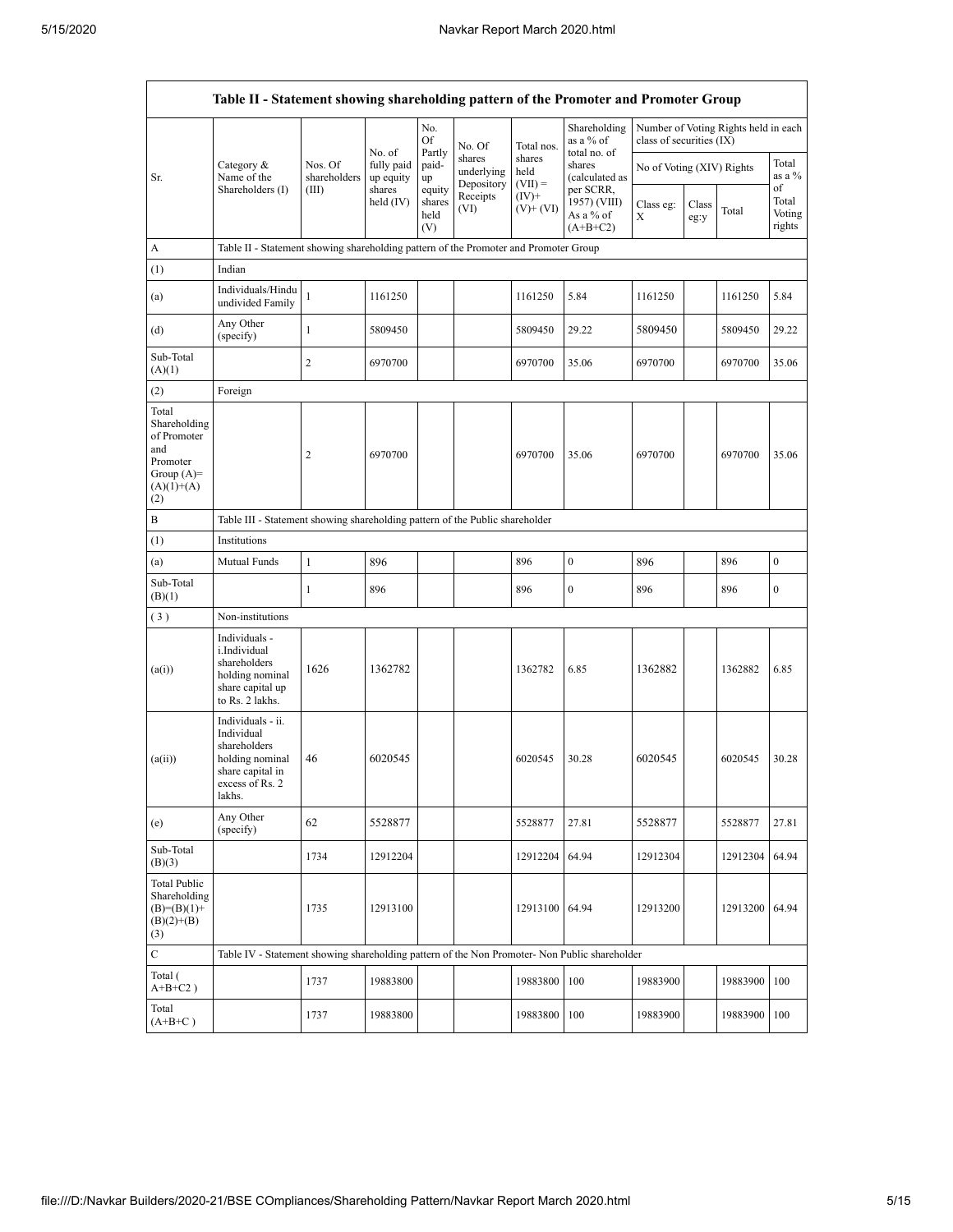| Table II - Statement showing shareholding pattern of the Promoter and Promoter Group    |                                                                          |                                                                                       |                                                           |                                                                                               |  |                                                  |            |                                                                        |                                                                       |
|-----------------------------------------------------------------------------------------|--------------------------------------------------------------------------|---------------------------------------------------------------------------------------|-----------------------------------------------------------|-----------------------------------------------------------------------------------------------|--|--------------------------------------------------|------------|------------------------------------------------------------------------|-----------------------------------------------------------------------|
| Sr.                                                                                     | No. Of<br>No. of<br>Shares<br><b>Shares</b><br>Underlying<br>Outstanding | Underlying                                                                            | No. Of Shares<br>Underlying<br>Outstanding<br>convertible | Shareholding, as a %<br>assuming full conversion of<br>convertible securities (as a           |  | Number of<br>Locked in<br>shares $(XII)$         |            | Number of<br>Shares<br>pledged or<br>otherwise<br>encumbered<br>(XIII) | Number of<br>equity shares<br>held in<br>dematerialized<br>form (XIV) |
|                                                                                         | convertible<br>securities<br>(X)                                         | Outstanding<br>securities and<br>Warrants<br>No. Of Warrants<br>$(X_i)$<br>$(X_i)(a)$ |                                                           | percentage of diluted share<br>capital) (XI)= $(VII)+(X)$ As<br>a % of $(A+B+C2)$             |  | As a<br>$%$ of<br>total<br>Shares<br>held<br>(b) | No.<br>(a) | As $\mathbf a$<br>$%$ of<br>total<br><b>Shares</b><br>held<br>(b)      |                                                                       |
| А                                                                                       |                                                                          |                                                                                       |                                                           | Table II - Statement showing shareholding pattern of the Promoter and Promoter Group          |  |                                                  |            |                                                                        |                                                                       |
| (1)                                                                                     | Indian                                                                   |                                                                                       |                                                           |                                                                                               |  |                                                  |            |                                                                        |                                                                       |
| (a)                                                                                     |                                                                          |                                                                                       |                                                           | 5.84                                                                                          |  |                                                  |            |                                                                        | 1161250                                                               |
| (d)                                                                                     |                                                                          |                                                                                       |                                                           | 29.22                                                                                         |  |                                                  |            |                                                                        | 5809450                                                               |
| Sub-Total (A)<br>(1)                                                                    |                                                                          |                                                                                       |                                                           | 35.06                                                                                         |  |                                                  |            |                                                                        | 6970700                                                               |
| (2)                                                                                     | Foreign                                                                  |                                                                                       |                                                           |                                                                                               |  |                                                  |            |                                                                        |                                                                       |
| Total<br>Shareholding<br>of Promoter<br>and Promoter<br>Group $(A)=$<br>$(A)(1)+(A)(2)$ |                                                                          |                                                                                       |                                                           | 35.06                                                                                         |  |                                                  |            |                                                                        | 6970700                                                               |
| $\boldsymbol{B}$                                                                        |                                                                          |                                                                                       |                                                           | Table III - Statement showing shareholding pattern of the Public shareholder                  |  |                                                  |            |                                                                        |                                                                       |
| (1)                                                                                     | Institutions                                                             |                                                                                       |                                                           |                                                                                               |  |                                                  |            |                                                                        |                                                                       |
| (a)                                                                                     |                                                                          |                                                                                       |                                                           | $\boldsymbol{0}$                                                                              |  |                                                  |            |                                                                        | 896                                                                   |
| Sub-Total (B)<br>(1)                                                                    |                                                                          |                                                                                       |                                                           | $\boldsymbol{0}$                                                                              |  |                                                  |            |                                                                        | 896                                                                   |
| (3)                                                                                     | Non-institutions                                                         |                                                                                       |                                                           |                                                                                               |  |                                                  |            |                                                                        |                                                                       |
| (a(i))                                                                                  |                                                                          |                                                                                       |                                                           | 6.85                                                                                          |  |                                                  |            |                                                                        | 1122782                                                               |
| (a(ii))                                                                                 |                                                                          |                                                                                       |                                                           | 30.28                                                                                         |  |                                                  |            |                                                                        | 5847145                                                               |
| (e)                                                                                     |                                                                          |                                                                                       |                                                           | 27.81                                                                                         |  |                                                  |            |                                                                        | 5527877                                                               |
| Sub-Total (B)<br>(3)                                                                    |                                                                          |                                                                                       |                                                           | 64.94                                                                                         |  |                                                  |            |                                                                        | 12497804                                                              |
| <b>Total Public</b><br>Shareholding<br>$(B)=(B)(1)+$<br>$(B)(2)+(B)(3)$                 |                                                                          |                                                                                       |                                                           | 64.94                                                                                         |  |                                                  |            |                                                                        | 12498700                                                              |
| $\mathbf C$                                                                             |                                                                          |                                                                                       |                                                           | Table IV - Statement showing shareholding pattern of the Non Promoter- Non Public shareholder |  |                                                  |            |                                                                        |                                                                       |
| Total (<br>$A+B+C2$ )                                                                   |                                                                          |                                                                                       |                                                           | 100                                                                                           |  |                                                  |            |                                                                        | 19469400                                                              |
| Total (A+B+C<br>$\lambda$                                                               |                                                                          |                                                                                       |                                                           | 100                                                                                           |  |                                                  |            |                                                                        | 19469400                                                              |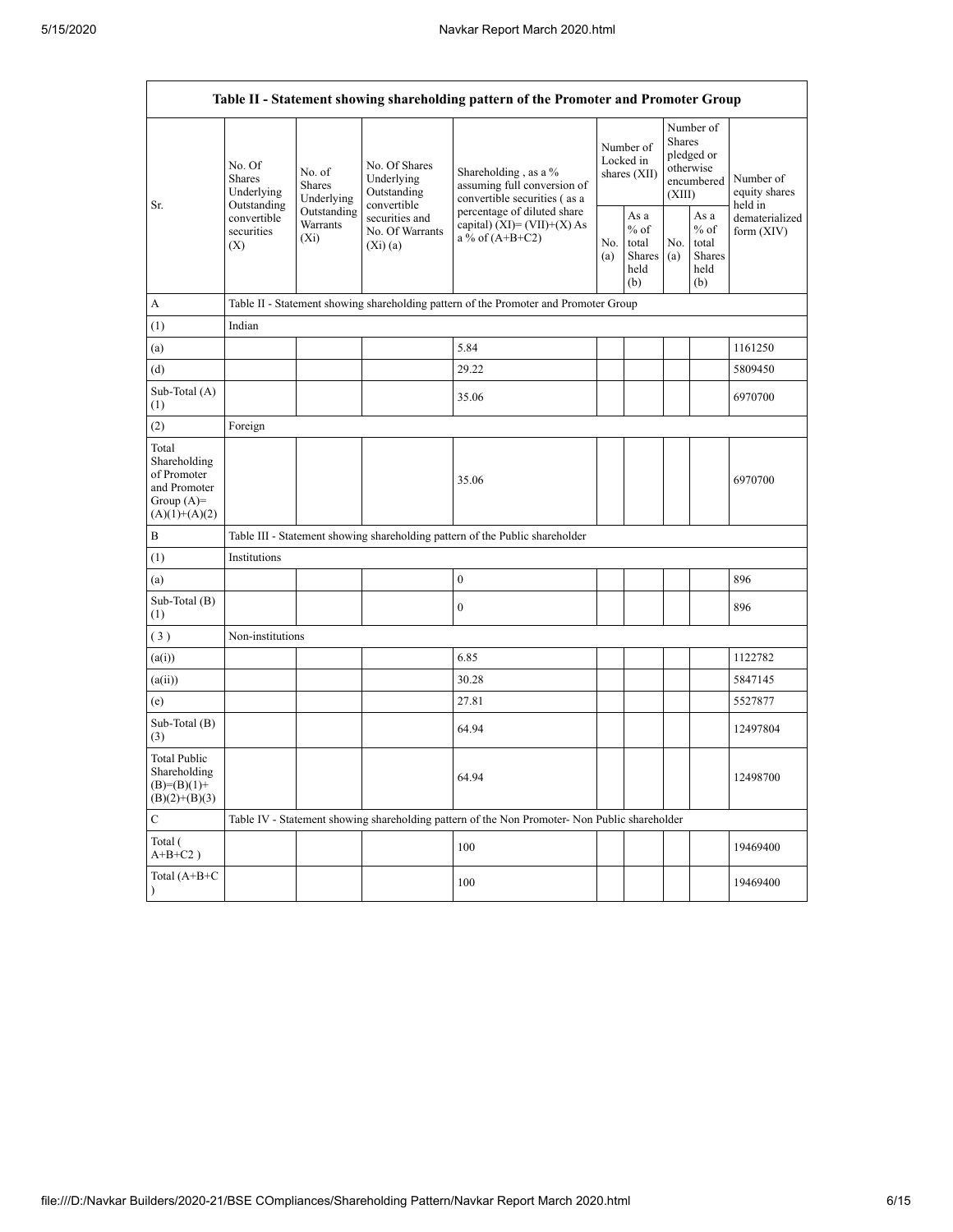| Individuals/Hindu undivided Family                                                                                                                                                       |                                                               |                       |  |  |  |  |  |  |
|------------------------------------------------------------------------------------------------------------------------------------------------------------------------------------------|---------------------------------------------------------------|-----------------------|--|--|--|--|--|--|
| Searial No.                                                                                                                                                                              | $\mathbf{1}$                                                  |                       |  |  |  |  |  |  |
| Name of the<br>Shareholders (I)                                                                                                                                                          | DAKSHESH RAMESHCHANDRA SHAH                                   | Click here to go back |  |  |  |  |  |  |
| PAN (II)                                                                                                                                                                                 | ACEPS7056G                                                    | Total                 |  |  |  |  |  |  |
| No. of fully paid<br>up equity shares<br>held (IV)                                                                                                                                       | 1161250                                                       | 1161250               |  |  |  |  |  |  |
| No. Of Partly paid-<br>up equity shares<br>held(V)                                                                                                                                       |                                                               |                       |  |  |  |  |  |  |
| No. Of shares<br>underlying<br>Depository<br>Receipts (VI)                                                                                                                               |                                                               |                       |  |  |  |  |  |  |
| Total nos. shares<br>held $(VII) = (IV) +$<br>$(V)$ + $(VI)$                                                                                                                             | 1161250                                                       | 1161250               |  |  |  |  |  |  |
| Shareholding as a<br>% of total no. of<br>shares (calculated<br>as per SCRR,<br>1957) (VIII) As a<br>% of $(A+B+C2)$                                                                     | 5.84                                                          | 5.84                  |  |  |  |  |  |  |
|                                                                                                                                                                                          | Number of Voting Rights held in each class of securities (IX) |                       |  |  |  |  |  |  |
| Class eg:X                                                                                                                                                                               | 1161250                                                       | 1161250               |  |  |  |  |  |  |
| Class eg:y                                                                                                                                                                               |                                                               |                       |  |  |  |  |  |  |
| Total                                                                                                                                                                                    | 1161250                                                       | 1161250               |  |  |  |  |  |  |
| Total as a % of<br>Total Voting rights                                                                                                                                                   | 5.84                                                          | 5.84                  |  |  |  |  |  |  |
| No. Of Shares<br>Underlying<br>Outstanding<br>convertible<br>securities $(X)$                                                                                                            |                                                               |                       |  |  |  |  |  |  |
| No. of Shares<br>Underlying<br>Outstanding<br>Warrants (Xi)                                                                                                                              |                                                               |                       |  |  |  |  |  |  |
| No. Of Shares<br>Underlying<br>Outstanding<br>convertible<br>securities and No.<br>Of Warrants (Xi)<br>(a)                                                                               |                                                               |                       |  |  |  |  |  |  |
| Shareholding, as a<br>% assuming full<br>conversion of<br>convertible<br>securities (as a<br>percentage of<br>diluted share<br>capital) (XI)=<br>$(VII)+(Xi)(a)$ As a<br>% of $(A+B+C2)$ | 5.84                                                          | 5.84                  |  |  |  |  |  |  |
| Number of Locked in shares (XII)                                                                                                                                                         |                                                               |                       |  |  |  |  |  |  |
| No. (a)                                                                                                                                                                                  |                                                               |                       |  |  |  |  |  |  |
| As a % of total<br>Shares held (b)                                                                                                                                                       |                                                               |                       |  |  |  |  |  |  |
|                                                                                                                                                                                          | Number of Shares pledged or otherwise encumbered (XIII)       |                       |  |  |  |  |  |  |
| No. (a)                                                                                                                                                                                  |                                                               |                       |  |  |  |  |  |  |
| As a % of total<br>Shares held (b)                                                                                                                                                       |                                                               |                       |  |  |  |  |  |  |
| Number of equity<br>shares held in<br>dematerialized<br>form (XIV)                                                                                                                       | 1161250                                                       | 1161250               |  |  |  |  |  |  |
| Reason for not providing PAN                                                                                                                                                             |                                                               |                       |  |  |  |  |  |  |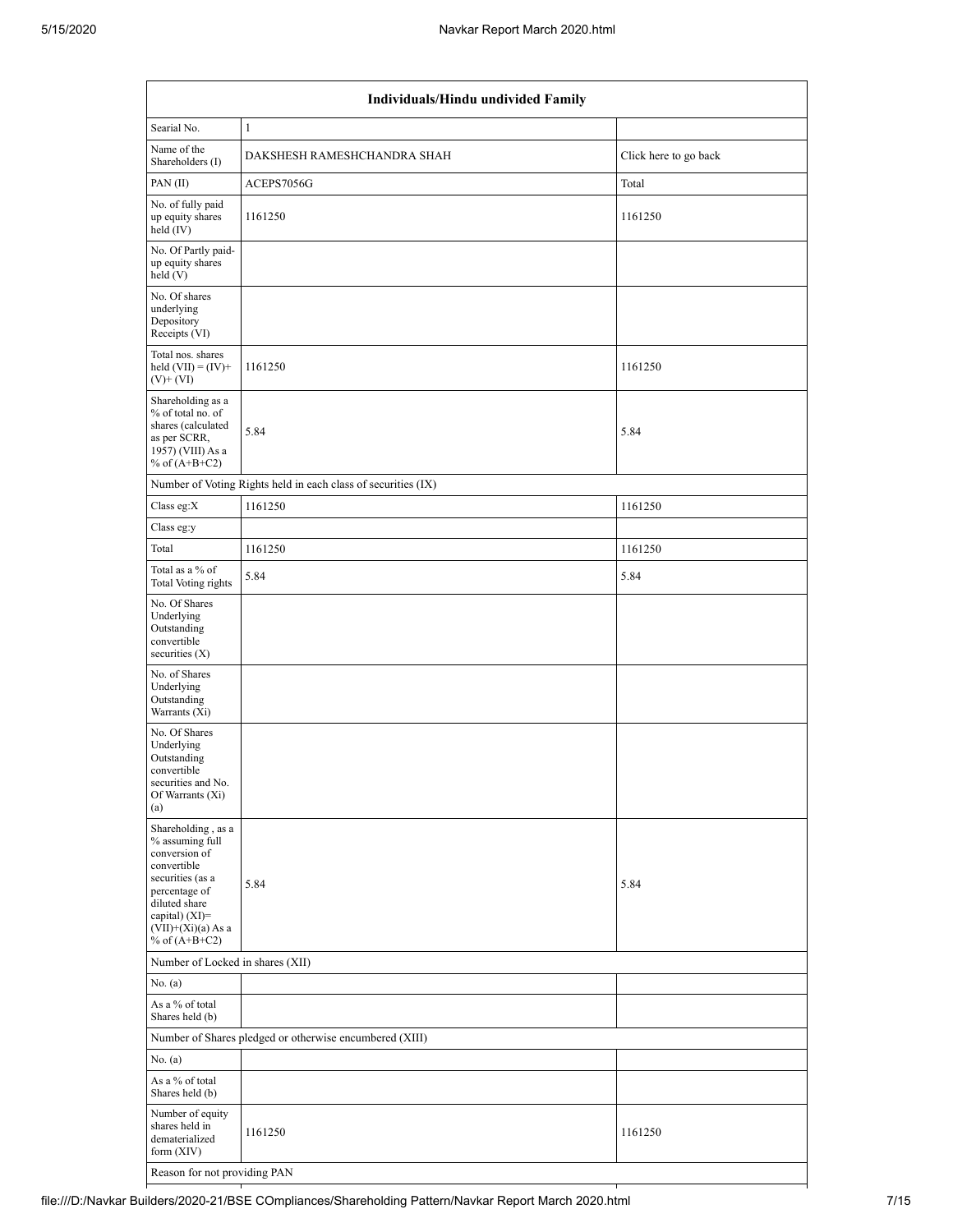| Reason for not<br>providing PAN |  |
|---------------------------------|--|
| Shareholder type                |  |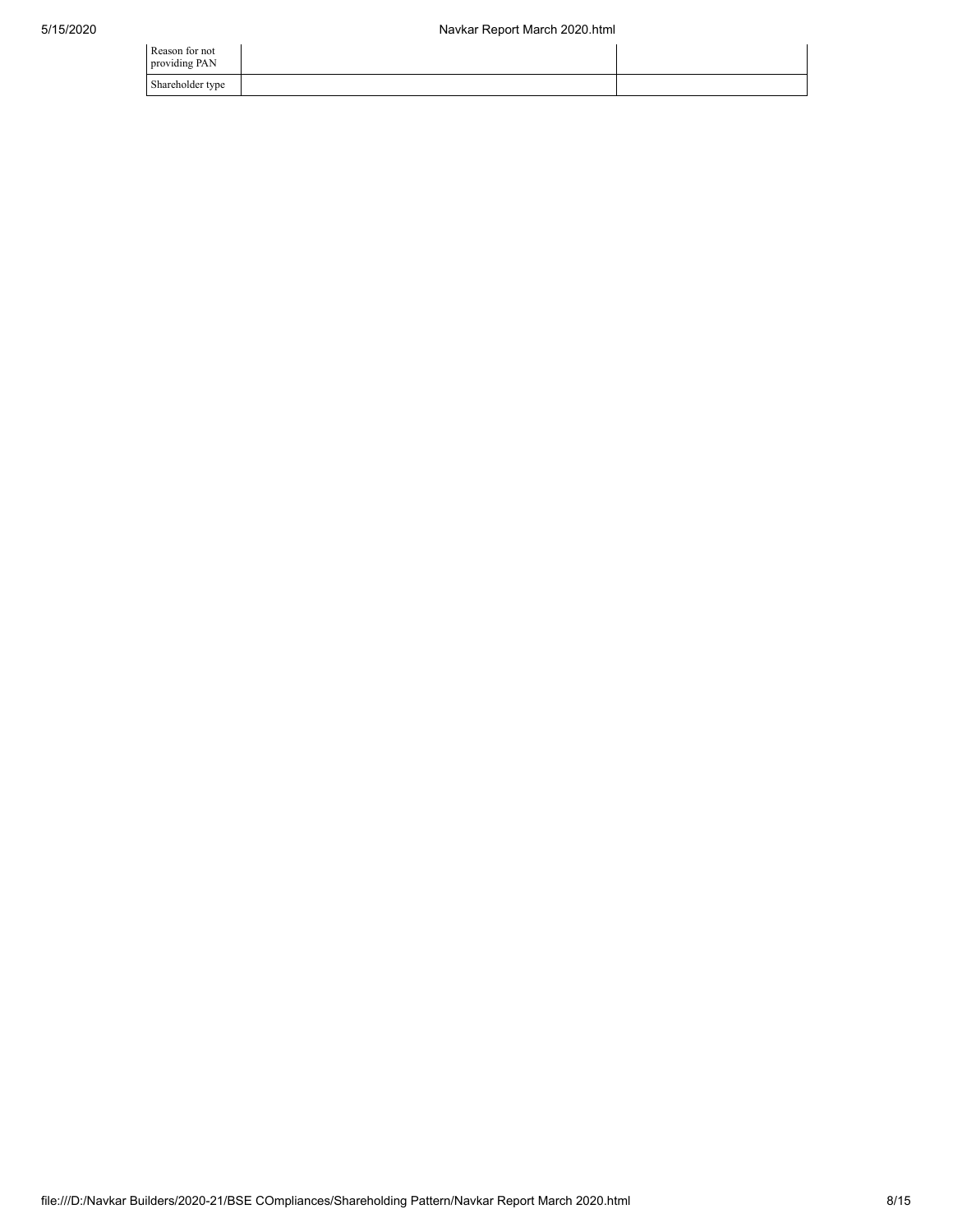| Any Other (specify)                                                                                                                                                                  |                                                               |                       |  |  |  |  |  |  |
|--------------------------------------------------------------------------------------------------------------------------------------------------------------------------------------|---------------------------------------------------------------|-----------------------|--|--|--|--|--|--|
| Searial No.                                                                                                                                                                          | $\mathbf{1}$                                                  |                       |  |  |  |  |  |  |
| Category                                                                                                                                                                             | Director or Director's Relatives                              | Click here to go back |  |  |  |  |  |  |
| Name of the<br>Shareholders (I)                                                                                                                                                      | NAVKAR FISCAL SERVICES PVT LTD                                |                       |  |  |  |  |  |  |
| PAN (II)                                                                                                                                                                             | AAACN7212Q                                                    | Total                 |  |  |  |  |  |  |
| No. of the<br>Shareholders (I)                                                                                                                                                       | $\mathbf{1}$                                                  | 1                     |  |  |  |  |  |  |
| No. of fully paid<br>up equity shares<br>held (IV)                                                                                                                                   | 5809450                                                       | 5809450               |  |  |  |  |  |  |
| No. Of Partly paid-<br>up equity shares<br>held(V)                                                                                                                                   |                                                               |                       |  |  |  |  |  |  |
| No. Of shares<br>underlying<br>Depository<br>Receipts (VI)                                                                                                                           |                                                               |                       |  |  |  |  |  |  |
| Total nos. shares<br>held $(VII) = (IV) +$<br>$(V)$ + $(VI)$                                                                                                                         | 5809450                                                       | 5809450               |  |  |  |  |  |  |
| Shareholding as a<br>% of total no. of<br>shares (calculated<br>as per SCRR,<br>1957) (VIII) As a<br>% of $(A+B+C2)$                                                                 | 29.22                                                         | 29.22                 |  |  |  |  |  |  |
|                                                                                                                                                                                      | Number of Voting Rights held in each class of securities (IX) |                       |  |  |  |  |  |  |
| Class eg: X                                                                                                                                                                          | 5809450                                                       | 5809450               |  |  |  |  |  |  |
| Class eg:y                                                                                                                                                                           |                                                               |                       |  |  |  |  |  |  |
| Total                                                                                                                                                                                | 5809450                                                       | 5809450               |  |  |  |  |  |  |
| Total as a % of<br>Total Voting rights                                                                                                                                               | 29.22                                                         | 29.22                 |  |  |  |  |  |  |
| No. Of Shares<br>Underlying<br>Outstanding<br>convertible<br>securities $(X)$                                                                                                        |                                                               |                       |  |  |  |  |  |  |
| No. of Shares<br>Underlying<br>Outstanding<br>Warrants (Xi)                                                                                                                          |                                                               |                       |  |  |  |  |  |  |
| No. Of Shares<br>Underlying<br>Outstanding<br>convertible<br>securities and No.<br>Of Warrants (Xi)<br>(a)                                                                           |                                                               |                       |  |  |  |  |  |  |
| Shareholding, as a<br>% assuming full<br>conversion of<br>convertible<br>securities (as a<br>percentage of<br>diluted share<br>capital) (XI)=<br>$(VII)+(X)$ As a %<br>of $(A+B+C2)$ | 29.22                                                         | 29.22                 |  |  |  |  |  |  |
| Number of Locked in shares (XII)                                                                                                                                                     |                                                               |                       |  |  |  |  |  |  |
| No. $(a)$                                                                                                                                                                            |                                                               |                       |  |  |  |  |  |  |
| As a % of total<br>Shares held (b)                                                                                                                                                   |                                                               |                       |  |  |  |  |  |  |
|                                                                                                                                                                                      | Number of Shares pledged or otherwise encumbered (XIII)       |                       |  |  |  |  |  |  |
| No. (a)                                                                                                                                                                              |                                                               |                       |  |  |  |  |  |  |
| As a % of total<br>Shares held (b)                                                                                                                                                   |                                                               |                       |  |  |  |  |  |  |
| Number of equity                                                                                                                                                                     | 5809450                                                       | 5809450               |  |  |  |  |  |  |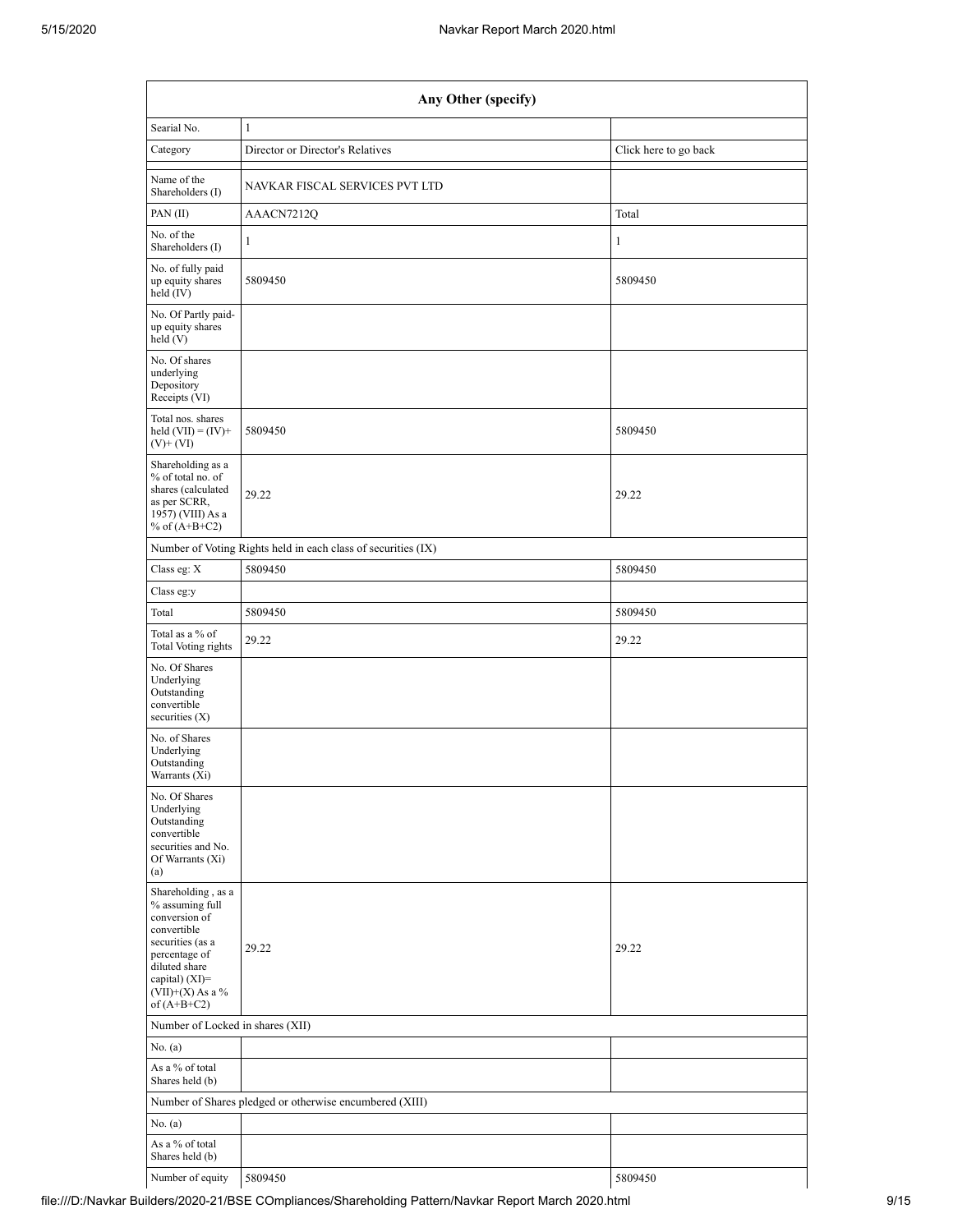| shares held in<br>dematerialized<br>form $(XIV)$ |  |  |  |  |  |  |  |
|--------------------------------------------------|--|--|--|--|--|--|--|
| Reason for not providing PAN                     |  |  |  |  |  |  |  |
| Reason for not<br>providing PAN                  |  |  |  |  |  |  |  |
| Shareholder type                                 |  |  |  |  |  |  |  |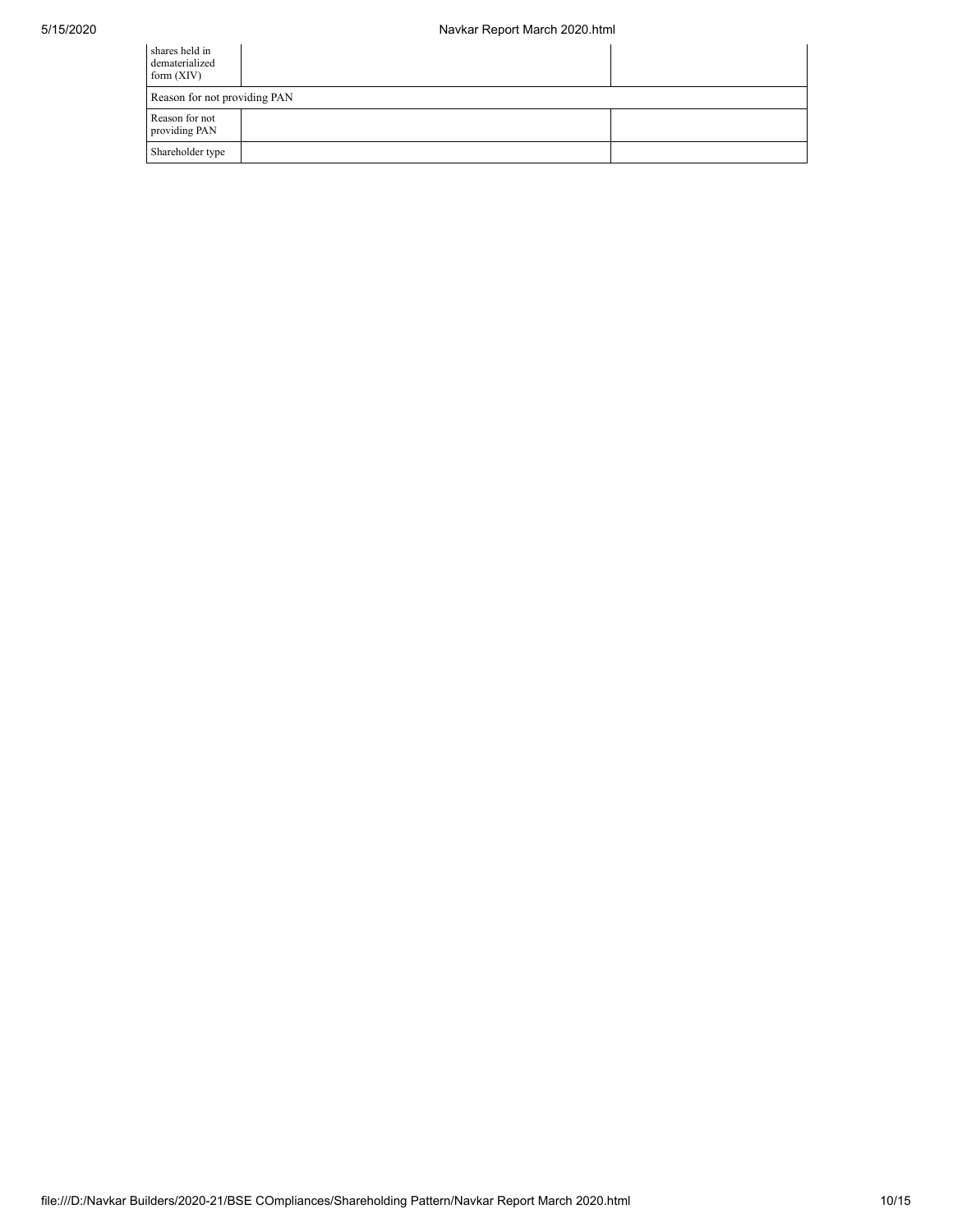|                                                                                                                                                                                      | Individuals - ii. Individual shareholders holding nominal share capital in excess of Rs. 2 lakhs. |                                           |                                                  |                               |                                        |                                                   |                                                          |  |  |  |
|--------------------------------------------------------------------------------------------------------------------------------------------------------------------------------------|---------------------------------------------------------------------------------------------------|-------------------------------------------|--------------------------------------------------|-------------------------------|----------------------------------------|---------------------------------------------------|----------------------------------------------------------|--|--|--|
| Searial No.                                                                                                                                                                          | $\mathbf{1}$                                                                                      | $\overline{c}$                            | $\mathfrak{Z}$                                   | $\overline{4}$                | 5                                      | 6                                                 | $\overline{7}$                                           |  |  |  |
| Name of the<br>Shareholders (I)                                                                                                                                                      | KETAN J.<br>RUKHANA                                                                               | <b>AYAN</b><br><b>SHIRISHBHAI</b><br>SHAH | <b>SHIVANI</b><br><b>KETAN</b><br><b>RUKHANA</b> | YOGESH<br>BIHARILAL<br>PARIKH | VINI<br><b>HARSH</b><br><b>RUKHANA</b> | <b>SHRIPAL</b><br><b>DALICHAND</b><br><b>SHAH</b> | <b>ASHOKKUMAR</b><br><b>HAKAMCHAND</b><br><b>MIGLANI</b> |  |  |  |
| PAN (II)                                                                                                                                                                             | AAAPR7140N                                                                                        | ADAPS6911P                                | AGZPR9429D                                       | AQPPP7044L                    | AJBPR8474R                             | AGGPS7983L                                        | ABSPM6773F                                               |  |  |  |
| No. of fully paid<br>up equity shares<br>held (IV)                                                                                                                                   | 384000                                                                                            | 250994                                    | 384000                                           | 925000                        | 384000                                 | 200000                                            | 325000                                                   |  |  |  |
| No. Of Partly paid-<br>up equity shares<br>held(V)                                                                                                                                   |                                                                                                   |                                           |                                                  |                               |                                        |                                                   |                                                          |  |  |  |
| No. Of shares<br>underlying<br>Depository<br>Receipts (VI)                                                                                                                           |                                                                                                   |                                           |                                                  |                               |                                        |                                                   |                                                          |  |  |  |
| Total nos. shares<br>held $(VII) = (IV) +$<br>$(V)$ + $(VI)$                                                                                                                         | 384000                                                                                            | 250994                                    | 384000                                           | 925000                        | 384000                                 | 200000                                            | 325000                                                   |  |  |  |
| Shareholding as a<br>% of total no. of<br>shares (calculated<br>as per SCRR,<br>1957) (VIII) As a<br>% of $(A+B+C2)$                                                                 | 1.93                                                                                              | 1.26                                      | 1.93                                             | 4.65                          | 1.93                                   | 1.01                                              | 1.63                                                     |  |  |  |
| Number of Voting Rights held in each class of securities (IX)                                                                                                                        |                                                                                                   |                                           |                                                  |                               |                                        |                                                   |                                                          |  |  |  |
| Class eg: X                                                                                                                                                                          | 384000                                                                                            | 250994                                    | 384000                                           | 925000                        | 384000                                 | 200000                                            | 325000                                                   |  |  |  |
| Class eg:y                                                                                                                                                                           |                                                                                                   |                                           |                                                  |                               |                                        |                                                   |                                                          |  |  |  |
| Total                                                                                                                                                                                | 384000                                                                                            | 250994                                    | 384000                                           | 925000                        | 384000                                 | 200000                                            | 325000                                                   |  |  |  |
| Total as a % of<br>Total Voting rights                                                                                                                                               | 1.93                                                                                              | 1.26                                      | 1.93                                             | 4.65                          | 1.93                                   | 1.01                                              | 1.63                                                     |  |  |  |
| No. Of Shares<br>Underlying<br>Outstanding<br>convertible<br>securities $(X)$                                                                                                        |                                                                                                   |                                           |                                                  |                               |                                        |                                                   |                                                          |  |  |  |
| No. of Shares<br>Underlying<br>Outstanding<br>Warrants (Xi)                                                                                                                          |                                                                                                   |                                           |                                                  |                               |                                        |                                                   |                                                          |  |  |  |
| No. Of Shares<br>Underlying<br>Outstanding<br>convertible<br>securities and No.<br>Of Warrants (Xi)<br>(a)                                                                           |                                                                                                   |                                           |                                                  |                               |                                        |                                                   |                                                          |  |  |  |
| Shareholding, as a<br>% assuming full<br>conversion of<br>convertible<br>securities (as a<br>percentage of<br>diluted share<br>capital) (XI)=<br>$(VII)+(X)$ As a %<br>of $(A+B+C2)$ | 1.93                                                                                              | 1.26                                      | 1.93                                             | 4.65                          | 1.93                                   | 1.01                                              | 1.63                                                     |  |  |  |
| Number of Locked in shares (XII)                                                                                                                                                     |                                                                                                   |                                           |                                                  |                               |                                        |                                                   |                                                          |  |  |  |
| No. (a)                                                                                                                                                                              |                                                                                                   |                                           |                                                  |                               |                                        |                                                   |                                                          |  |  |  |
| As a % of total<br>Shares held (b)                                                                                                                                                   |                                                                                                   |                                           |                                                  |                               |                                        |                                                   |                                                          |  |  |  |
| Number of equity<br>shares held in<br>dematerialized<br>form $(XIV)$                                                                                                                 | 384000                                                                                            | 250994                                    | 384000                                           | 925000                        | 384000                                 | 200000                                            | 325000                                                   |  |  |  |
| Reason for not providing PAN                                                                                                                                                         |                                                                                                   |                                           |                                                  |                               |                                        |                                                   |                                                          |  |  |  |
| Reason for not<br>providing PAN                                                                                                                                                      |                                                                                                   |                                           |                                                  |                               |                                        |                                                   |                                                          |  |  |  |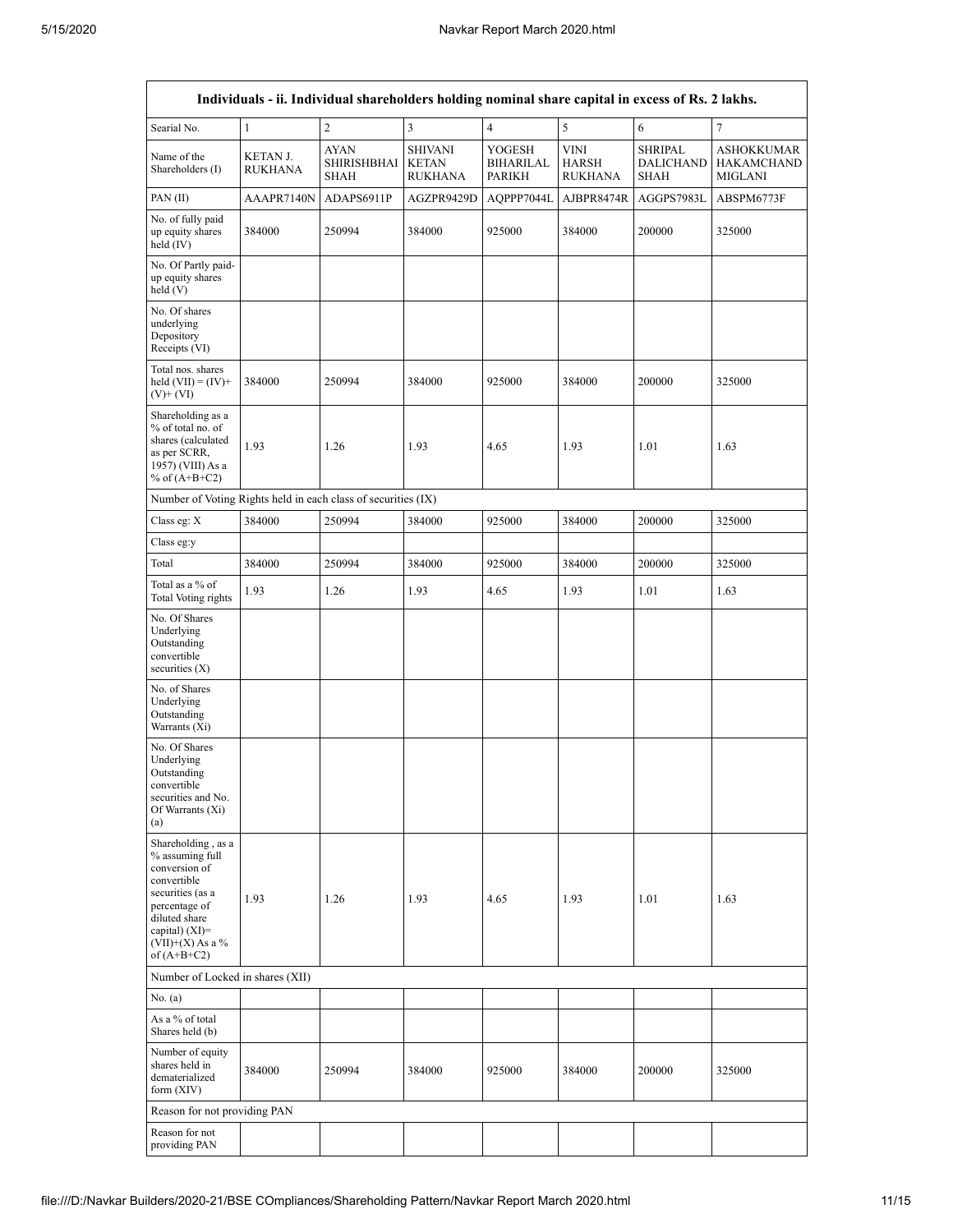| Individuals - ii. Individual shareholders holding nominal share capital in excess of Rs. 2 lakhs.                                                                                    |                                                               |                                      |                                       |                          |  |  |  |  |
|--------------------------------------------------------------------------------------------------------------------------------------------------------------------------------------|---------------------------------------------------------------|--------------------------------------|---------------------------------------|--------------------------|--|--|--|--|
| Searial No.                                                                                                                                                                          | 8                                                             | 9                                    | 10                                    |                          |  |  |  |  |
| Name of the<br>Shareholders (I)                                                                                                                                                      | HARSHA K.<br><b>RUKHANA</b>                                   | <b>HARSH KETAN</b><br><b>RUKHANA</b> | RENUBALA ASHOKKUMAR<br><b>MIGLANI</b> | Click here to go<br>back |  |  |  |  |
| PAN (II)                                                                                                                                                                             | AAAPR8925M                                                    | AADPR5894C                           | ABOPM4380J                            | Total                    |  |  |  |  |
| No. of fully paid<br>up equity shares<br>held $(IV)$                                                                                                                                 | 384000                                                        | 384000                               | 325000                                | 3945994                  |  |  |  |  |
| No. Of Partly paid-<br>up equity shares<br>held(V)                                                                                                                                   |                                                               |                                      |                                       |                          |  |  |  |  |
| No. Of shares<br>underlying<br>Depository<br>Receipts (VI)                                                                                                                           |                                                               |                                      |                                       |                          |  |  |  |  |
| Total nos. shares<br>held $(VII) = (IV) +$<br>$(V)$ + $(VI)$                                                                                                                         | 384000                                                        | 384000                               | 325000                                | 3945994                  |  |  |  |  |
| Shareholding as a<br>% of total no. of<br>shares (calculated<br>as per SCRR,<br>1957) (VIII) As a<br>% of $(A+B+C2)$                                                                 | 1.93                                                          | 1.93                                 | 1.63                                  | 19.85                    |  |  |  |  |
|                                                                                                                                                                                      | Number of Voting Rights held in each class of securities (IX) |                                      |                                       |                          |  |  |  |  |
| Class eg: X                                                                                                                                                                          | 384000                                                        | 384000                               | 325000                                | 3945994                  |  |  |  |  |
| Class eg:y                                                                                                                                                                           |                                                               |                                      |                                       |                          |  |  |  |  |
| Total                                                                                                                                                                                | 384000                                                        | 384000                               | 325000                                | 3945994                  |  |  |  |  |
| Total as a % of<br><b>Total Voting rights</b>                                                                                                                                        | 1.93                                                          | 1.93                                 | 1.63                                  | 19.85                    |  |  |  |  |
| No. Of Shares<br>Underlying<br>Outstanding<br>convertible<br>securities $(X)$                                                                                                        |                                                               |                                      |                                       |                          |  |  |  |  |
| No. of Shares<br>Underlying<br>Outstanding<br>Warrants (Xi)                                                                                                                          |                                                               |                                      |                                       |                          |  |  |  |  |
| No. Of Shares<br>Underlying<br>Outstanding<br>convertible<br>securities and No.<br>Of Warrants (Xi)<br>(a)                                                                           |                                                               |                                      |                                       |                          |  |  |  |  |
| Shareholding, as a<br>% assuming full<br>conversion of<br>convertible<br>securities (as a<br>percentage of<br>diluted share<br>capital) (XI)=<br>$(VII)+(X)$ As a %<br>of $(A+B+C2)$ | 1.93                                                          | 1.93                                 | 1.63                                  | 19.85                    |  |  |  |  |
| Number of Locked in shares (XII)                                                                                                                                                     |                                                               |                                      |                                       |                          |  |  |  |  |
| No. $(a)$                                                                                                                                                                            |                                                               |                                      |                                       |                          |  |  |  |  |
| As a % of total<br>Shares held (b)                                                                                                                                                   |                                                               |                                      |                                       |                          |  |  |  |  |
| Number of equity<br>shares held in<br>dematerialized<br>form $(XIV)$                                                                                                                 | 384000                                                        | 384000                               | 325000                                | 3945994                  |  |  |  |  |
| Reason for not providing PAN                                                                                                                                                         |                                                               |                                      |                                       |                          |  |  |  |  |
| Reason for not<br>providing PAN                                                                                                                                                      |                                                               |                                      |                                       |                          |  |  |  |  |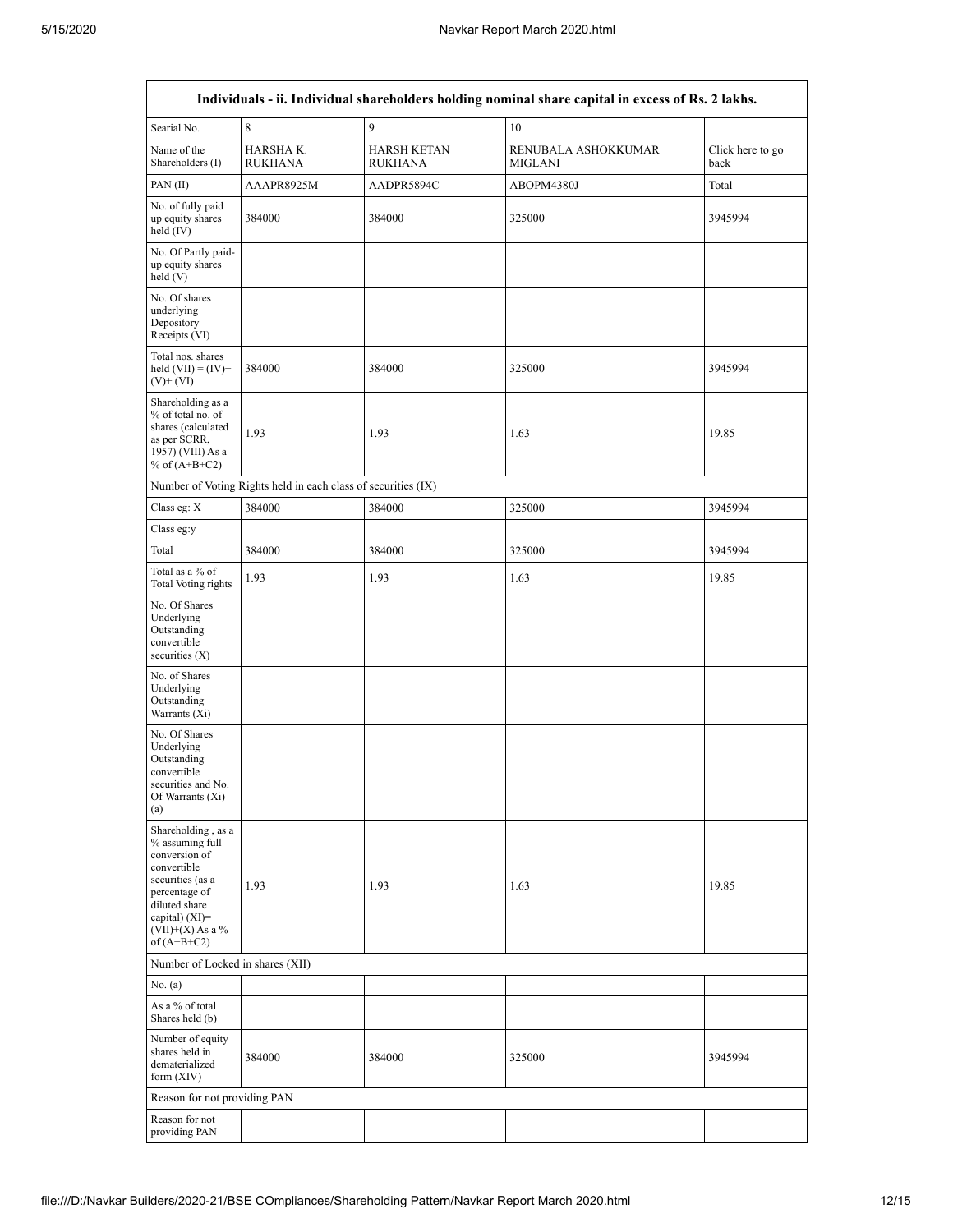| Any Other (specify)                                                                                                                                                                    |                                                               |                                           |                              |                |                            |                          |  |  |  |  |  |
|----------------------------------------------------------------------------------------------------------------------------------------------------------------------------------------|---------------------------------------------------------------|-------------------------------------------|------------------------------|----------------|----------------------------|--------------------------|--|--|--|--|--|
| Searial No.                                                                                                                                                                            | $\mathbf{1}$                                                  | $\sqrt{2}$                                | $\overline{3}$               | $\overline{4}$ | 5                          |                          |  |  |  |  |  |
| Category                                                                                                                                                                               | <b>Bodies Corporate</b>                                       | <b>Bodies Corporate</b>                   | Non-Resident<br>Indian (NRI) | <b>HUF</b>     | <b>Bodies</b><br>Corporate |                          |  |  |  |  |  |
| Category / More<br>than 1 percentage                                                                                                                                                   | More than 1 percentage of<br>shareholding                     | More than 1 percentage of<br>shareholding | Category                     | Category       | Category                   |                          |  |  |  |  |  |
| Name of the<br>Shareholders (I)                                                                                                                                                        | <b>EFFICENT TIE-UP</b><br>PRIVATE LIMITED                     | SHITALNATH CONSULTANT<br>PRIVATE LIMITED  |                              |                |                            | Click here<br>to go back |  |  |  |  |  |
| PAN (II)                                                                                                                                                                               | AACCE8022D                                                    | AAUCS2248D                                |                              |                |                            | Total                    |  |  |  |  |  |
| No. of the<br>Shareholders (I)                                                                                                                                                         | $\mathbf{1}$                                                  | $\mathbf{1}$                              | 6                            | 29             | 27                         | 62                       |  |  |  |  |  |
| No. of fully paid<br>up equity shares<br>held (IV)                                                                                                                                     | 3925000                                                       | 438300                                    | 853055                       | 79927          | 4595895                    | 5528877                  |  |  |  |  |  |
| No. Of Partly paid-<br>up equity shares<br>held (V)                                                                                                                                    |                                                               |                                           |                              |                |                            |                          |  |  |  |  |  |
| No. Of shares<br>underlying<br>Depository<br>Receipts (VI)                                                                                                                             |                                                               |                                           |                              |                |                            |                          |  |  |  |  |  |
| Total nos. shares<br>held $(VII) = (IV) +$<br>$(V)$ + $(VI)$                                                                                                                           | 3925000                                                       | 438300                                    | 853055                       | 79927          | 4595895                    | 5528877                  |  |  |  |  |  |
| Shareholding as a<br>% of total no. of<br>shares (calculated<br>as per SCRR,<br>1957) (VIII) As a<br>% of $(A+B+C2)$                                                                   | 19.74                                                         | 2.2                                       | 4.29                         | 0.4            | 23.11                      | 27.8                     |  |  |  |  |  |
|                                                                                                                                                                                        | Number of Voting Rights held in each class of securities (IX) |                                           |                              |                |                            |                          |  |  |  |  |  |
| Class eg: X                                                                                                                                                                            | 3925000                                                       | 438300                                    | 853055                       | 79927          | 4595895                    | 5528877                  |  |  |  |  |  |
| Class eg:y                                                                                                                                                                             |                                                               |                                           |                              |                |                            |                          |  |  |  |  |  |
| Total                                                                                                                                                                                  | 3925000                                                       | 438300                                    | 853055                       | 79927          | 4595895                    | 5528877                  |  |  |  |  |  |
| Total as a % of<br>Total Voting rights                                                                                                                                                 | 19.74                                                         | 2.2                                       | 4.29                         | 0.4            | 23.11                      | 27.8                     |  |  |  |  |  |
| No. Of Shares<br>Underlying<br>Outstanding<br>convertible<br>securities $(X)$                                                                                                          |                                                               |                                           |                              |                |                            |                          |  |  |  |  |  |
| No. of Shares<br>Underlying<br>Outstanding<br>Warrants (Xi)                                                                                                                            |                                                               |                                           |                              |                |                            |                          |  |  |  |  |  |
| No. Of Shares<br>Underlying<br>Outstanding<br>convertible<br>securities and No.<br>Of Warrants (Xi)<br>(a)                                                                             |                                                               |                                           |                              |                |                            |                          |  |  |  |  |  |
| Shareholding, as a<br>% assuming full<br>conversion of<br>convertible<br>securities (as a<br>percentage of<br>diluted share<br>capital) $(XI)=$<br>$(VII)+(X)$ As a %<br>of $(A+B+C2)$ | 19.74                                                         | 2.2                                       | 4.29                         | 0.4            | 23.11                      | 27.8                     |  |  |  |  |  |
| Number of Locked in shares (XII)                                                                                                                                                       |                                                               |                                           |                              |                |                            |                          |  |  |  |  |  |
| No. (a)                                                                                                                                                                                |                                                               |                                           |                              |                |                            |                          |  |  |  |  |  |
| As a % of total<br>Shares held (b)                                                                                                                                                     |                                                               |                                           |                              |                |                            |                          |  |  |  |  |  |
| Number of equity<br>shares held in<br>dematerialized<br>form (XIV)                                                                                                                     | 3925000                                                       | 438300                                    | 853055                       | 79927          | 4594895                    | 5527877                  |  |  |  |  |  |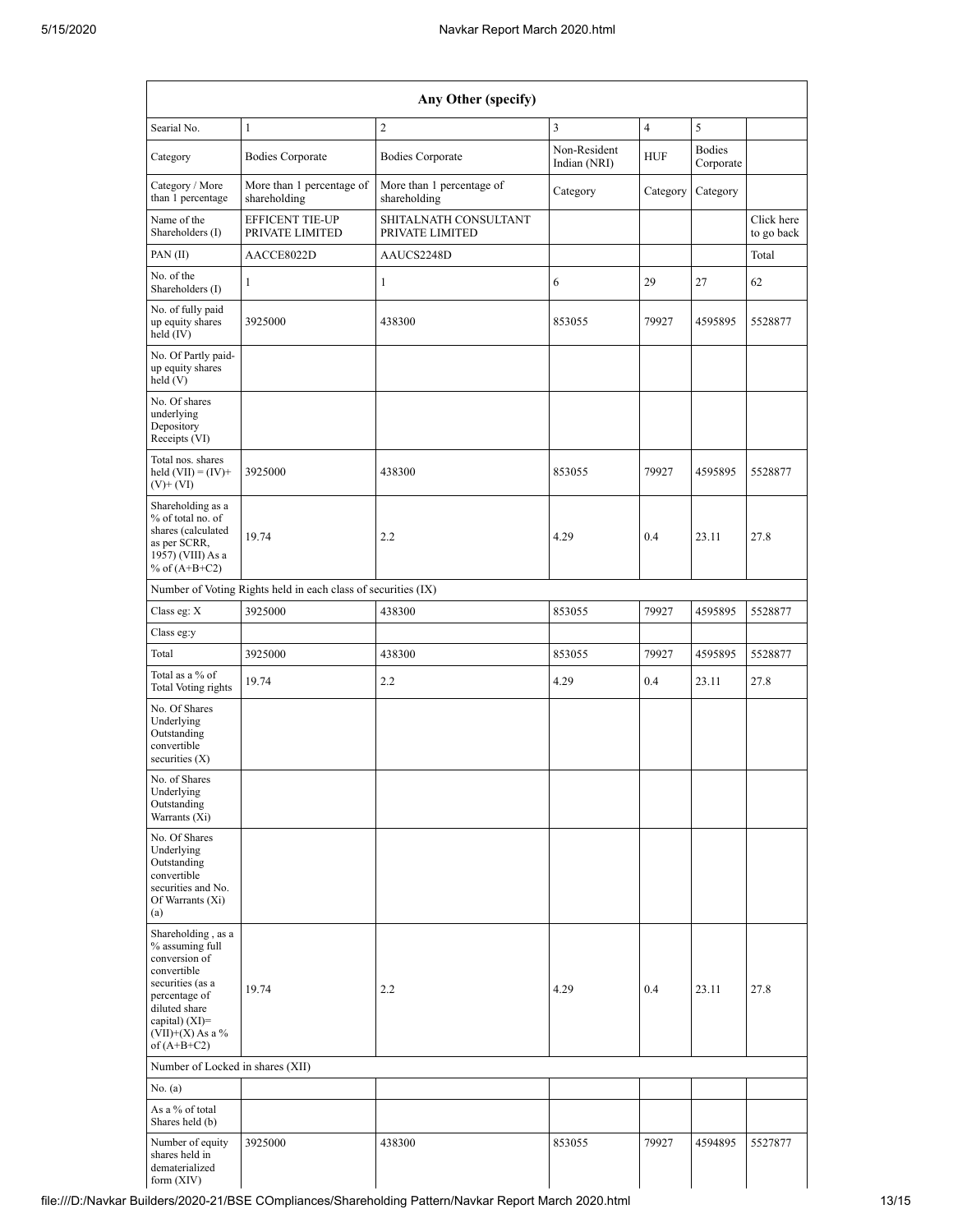| Reason for not providing PAN    |  |  |  |  |  |  |  |  |  |
|---------------------------------|--|--|--|--|--|--|--|--|--|
| Reason for not<br>providing PAN |  |  |  |  |  |  |  |  |  |